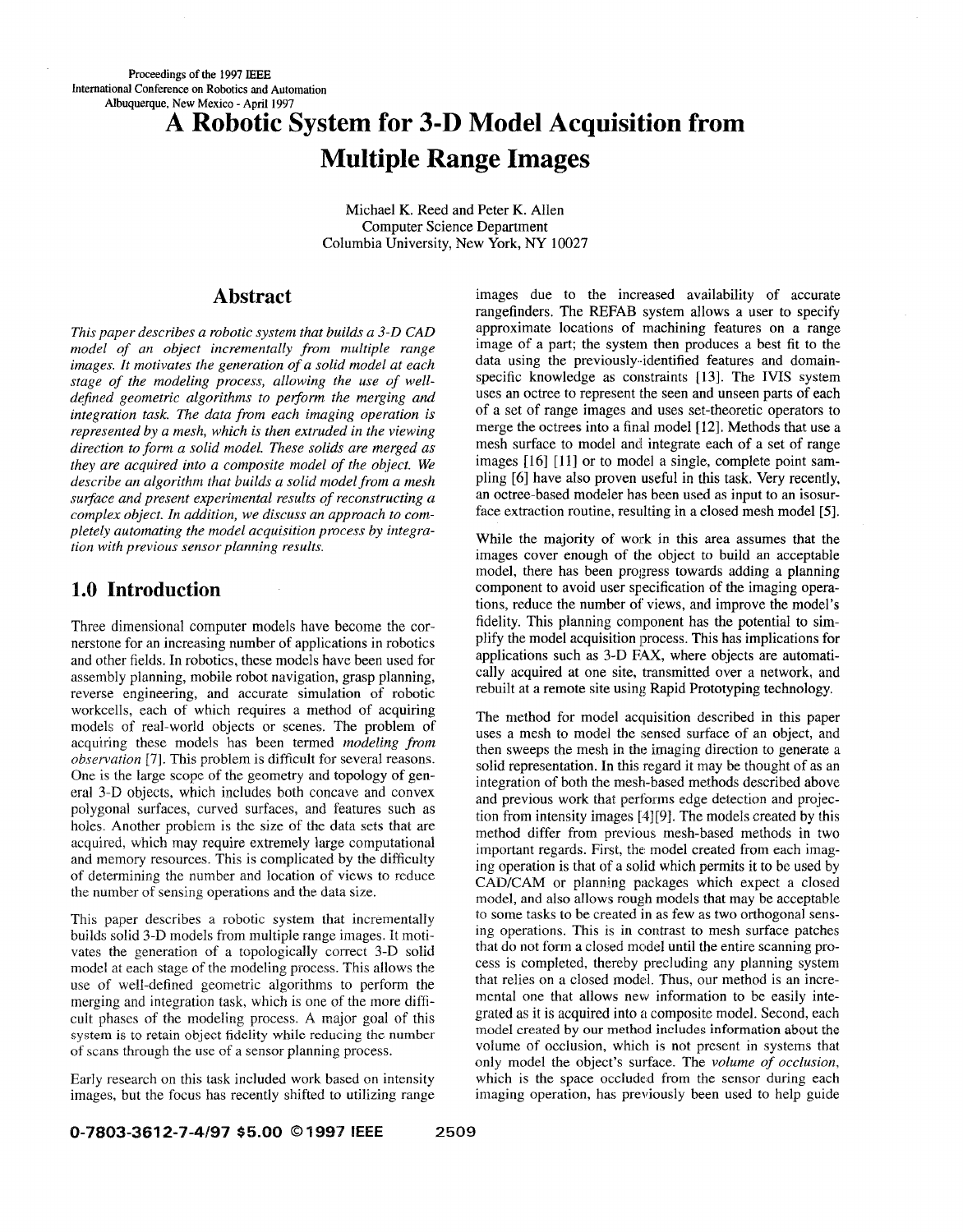the planning process [3] [8] [lo]. The occlusion volume is a key component of many sensor planning methods because it allows the system to reason about what *has not* been seen, but it has not yet been integrated into mesh-based methods. This paper motivates its use and construction for mesh-based models.

Our system iterates through 4 stages until a satisfactory model is built. First a range image of the object is acquired from one sensing position, or *viewpoint.* **A** mesh is then constructed to model the range image, resulting in a mesh surface. This surface is then swept or extruded to form a solid model from a particular viewpoint that is integrated into the current model. The system then determines the next viewpoint and returns to the first step. Currently, the viewpoints are known *a priori,* but we present a method by which the partially built models may be used to effectively determine the next viewpoint during the acquisition process. The remainder of this paper discusses each of these phases in turn.

## **2.0 A robotic system for acquiring range images**

Our goal is to create a fully automated model acquisition system. As such, a robotic system for acquiring a range image of the object being modeled has been built. This system is comprised of a Servo-Robot laser rangefinder attached to an IBM 7575 SCARA robot (see Figure l), with the object to be imaged being placed on a motorized rotation stage. This stage allows sensing from different viewpoints by rotating the part instead of moving the robot and rangefinder, and increases the accuracy of the modeling process. After the rangefinder acquires one stripe of M points parallel to the world XY plane, the robot steps the rangefinder in the world -Z direction, and the process repeats N times until a complete NxM image is made. Point data from the rangefinder is transformed into the coordinate frame of the initial rotation stage orientation by using the known transformations between the rangefinder, robot, turntable, and current tumtable rotation.



**FIGURE 1. Experimental setup showing robot with attached laser rangefinder (to right) and nearby rotation stage (to left). World coordinates are annotated in upper left.** 

## **3.0 Building the mesh**

**A** mesh is a piecewise linear surface composed of elements that meet along their edges, which in turn meet at vertices. Meshes are frequently chosen to represent a sampled surface due to their efficiency, their representational flexibility, and the simplicity of mesh algorithms. They find particular application in range imaging where objects are highly oversampled during the sensing process. Mesh surfaces built from these range images may then be efficiently processed to reduce their size, fit with more complex surface types, or registered to each other. However, since the mesh determined by a single-view range image is in essence a surface model, it does not contain information that permits spatial addressability (the ability to classify points as inside, on, or outside the model) which is necessary for many tasks, as do solid models. Although a mesh that completely covers an object may be used to determine a solid model, in most incremental modeling techniques the mesh can not be closed until the end of the scanning process. This precludes the use of a planning method or any other procedure that requires a solid model.

**A** solution to this problem is to build a solid model from each scanning operation that incorporates both the information about the models surfaces (the sensed data) and occlusion information in the form of the occlusion volume (the unsensed data). When building the mesh that will be used to represent a surface from a range image, it is necessary to determine both the points from the range image that will be included and what the mesh connectivity will be. Each data point in the range image becomes a vertex in the mesh, and a simple 6-connectivity is used for the mesh edges. In this regard our work differs from other mesh-based methods such as mesh zippering [16] and other similar re-meshing techniques [11] which retain only elements that lie directly on an imaged surface by removing elements that have an edge whose length exceeds some threshold (see Figure 2.). Our



**FIGURE 2. Example of edges between sampled vertices on a surface.** 

system retains these elements, since they denote parts of the surface that are occluded from the sensor and need further imaging, and therefore are useful in the planning process. We do, however, remove elements that lie in the background of the image via a threshold for reasons of efficiency.

As an example of this process, consider the hypothetical object shown at the top of [Figure](#page-2-0) **3.** A synthetic range image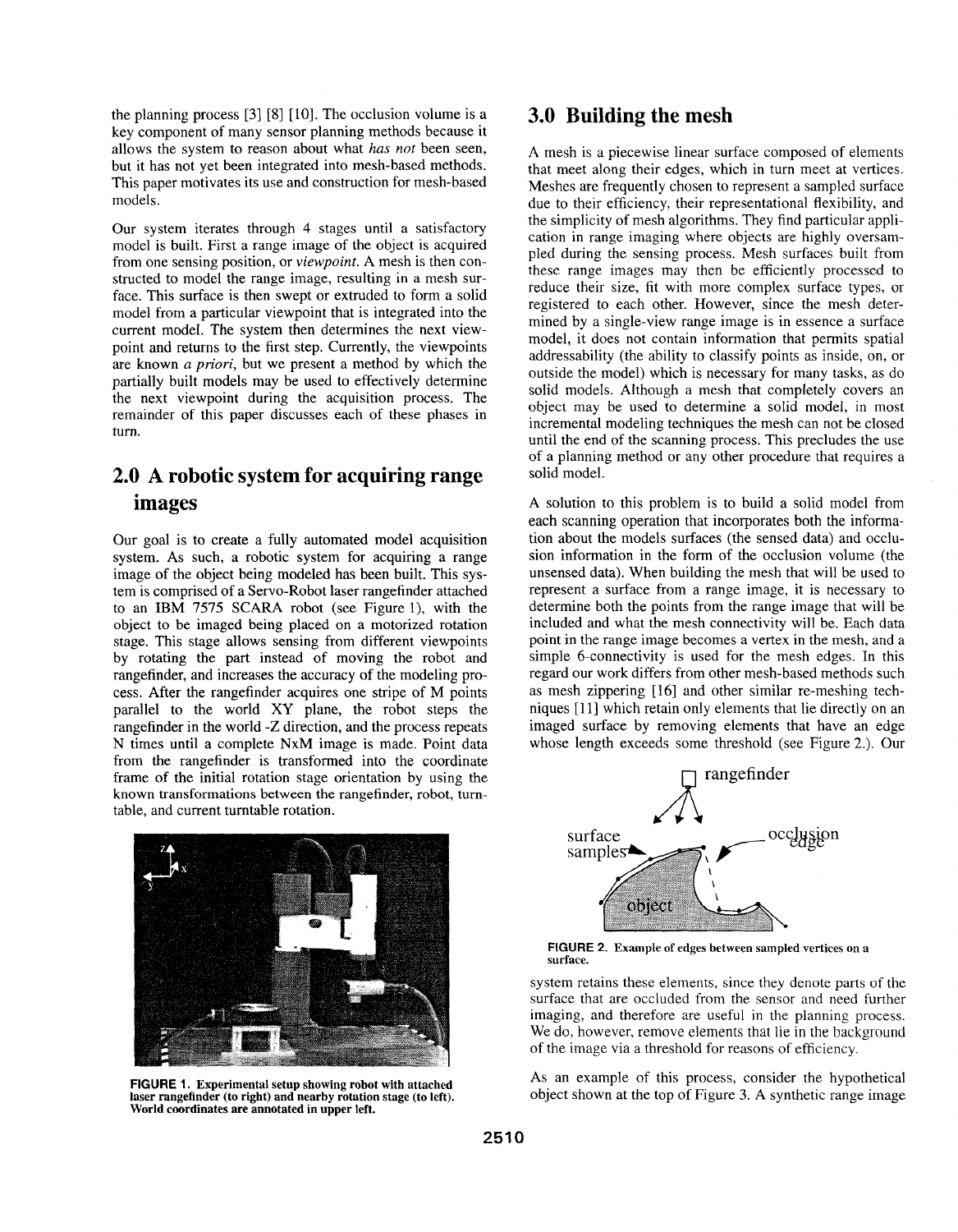<span id="page-2-0"></span>is sampled from the **CAD** model using the shown sensing direction. The surface (middle row, Figure 3)is typical of mesh-based methods; no occlusion volume is represented, and hence it is unsuitable for the technique presented here. In contrast, the mesh at the bottom of Figure 3 represents both the imaged surface of the object and the occluded regions.



**FIGURE 3. Top: rendering of CAD model of a typical 2-1/2 D part, shown with a sensing direction. Middle: surface mesh from synthetic range data of above part. This mesh does not include any elements from the volume of occlusion. Bottom: surface mesh generated from synthetic range data, including volume of occlusion.** 

#### **4.0 Sweeping the mesh into a solid**

Once a mesh of the input image has been constructed, the surface is swept to extrude a solid model of both the imaged object surfaces and the occluded volume. The individual surfaces that make up the mesh are swept in the viewing direction and are then integrated by performing a set union operation (see Figure **4).** 



**FIGURE 4. Example of a mesh sweep operation. (left to right) Mesh surface, mesh surface with one element swept, and mesh surface with all elements swept and unioned. The sensing direction is from the left.** 

Each triangular mesh element is swept orthographically along the vector of the rangefinder's sensing axis until it comes in contact with a far bounding plane, resulting in the 5-sided solid of a triangular prism, as shown in the example above. This may be done either by using projective geometry or by using the extrusion facility available in most **CAD**  packages. Each solid may then be combined with the others by a regularized set union operation. Because the sweeping direction is the identical for each element, each prism constructed from a non-boundary mesh element (i.e. an element that shares each edge with another element, as opposed to those that are not surrounded by 3 other elements) will share its lateral faces and edges with those of a neighbor, allowing a simpler and more efficient algorithm than a full-featured union operation to be used.

**As** an example, consider again the hypothetical part shown in Figure **3.** Sweeping its mesh results in the solid shown in Figure 5.



**FIGURE 5.** Solid formed by sweeping the mesh shown at the **bottom of** Figure **3 in the isensing direction.** 

The polyhedral solid swept out consists of 3 sets of surfaces: a mesh-like surface from the acquired range data, a number of lateral faces equal to the: number of vertices on the boundary of the mesh derived from the sweeping operation, and a planar bounding surface that caps one end. It no longer adheres to the form of the input mesh in that it includes nontriangular surface elements at both the lateral faces and capping surface. For use in planning, it is important to be able to differentiate between these surfaces during later model analysis. One way to do this is to attach tags to each surface in the model based on which of the above sets the surface belongs to. All surface elements in the model that were present in the mesh before sweeping and that are composed of edges shorter than a threshold distance should be tagged as "imaged surface", in accordance with the description in **131.** These elements describe surfaces of the object that were imaged properly and do not need to be imaged again. All the remaining surfaces should be tagged as "occluded volume" so that they may be used to drive a later planning process. It should be noted that this tagging procedure must be done to a model from a single viewpoint: after models have been merged large faces often get split into smaller ones during the merging process, and will not be differentiable by their edge lengths alone. After the tagging process the solid may be merged with models from other viewpoints, or it may first be used as input to a mesh optimization routine to reduce the number of elements.

#### **5.0 Merging single-view models**

Each successive sensing operation will result in new information that must be merged with the current model being built. In prior research merging of mesh-based models has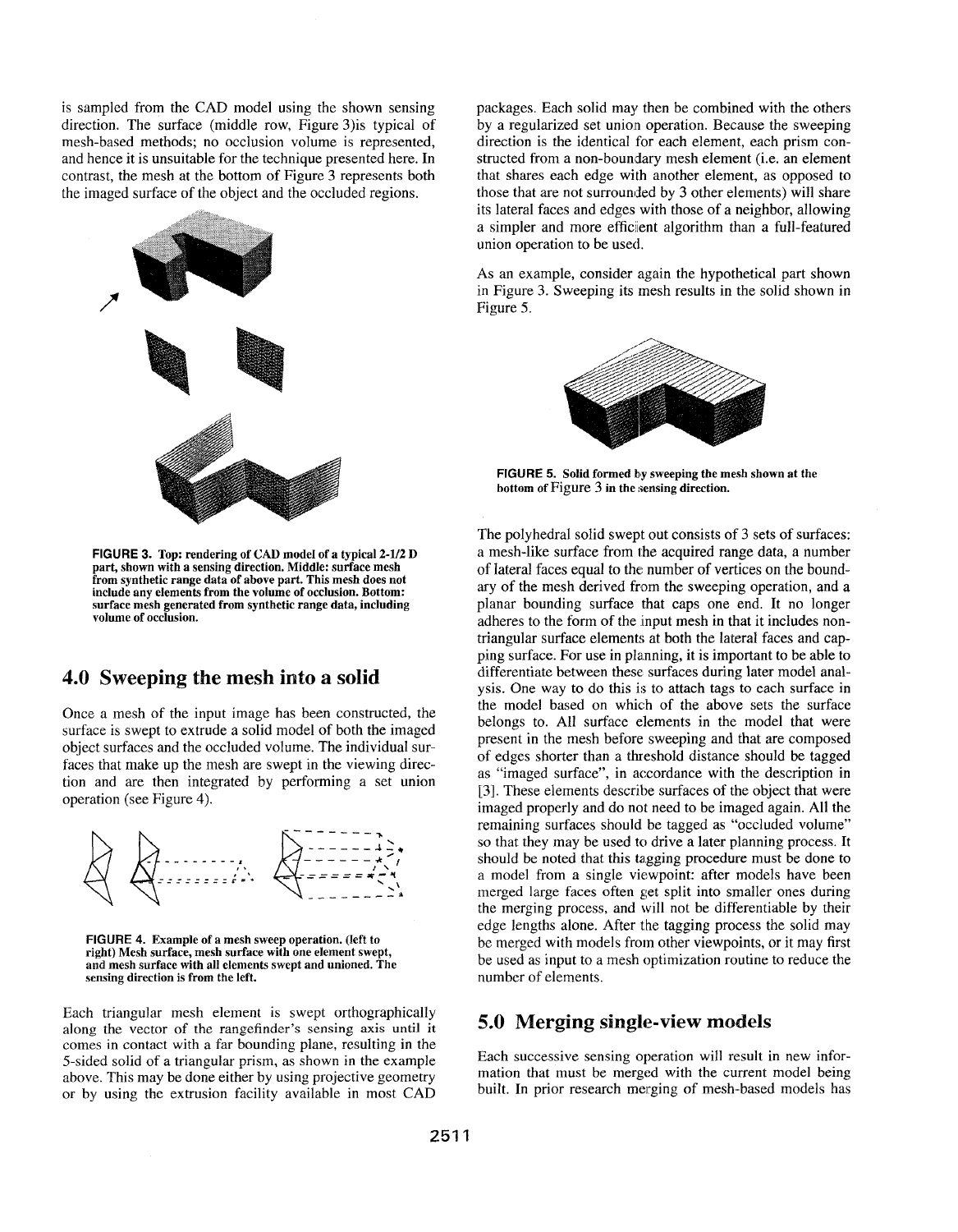<span id="page-3-0"></span>been done using clipping and re-triangulation methods. These methods were necessary because the meshes constructed from each viewpoint are not closed, and because of this they are specialized to operate on non-manifold surfaces of approximately continuous vertex density. An advantage of our method is that, because we generate a solid from each viewpoint, we may use a merging method based on set intersection included in the solid modeling capabilities of CAD systems. Many modern CAD systems include highly robust algorithms for set operations on solids, which is of critical importance in this application for the following reasons: the high density of the range images (and therefore the small size of many of the mesh elements), the many long and thin lateral surfaces, and most importantly the fact that many of these models will have overlapping surfaces that are extremely close to each other. Finally, because the singleview and merged models should be 2-manifold, it is necessary to use set operations that are able to handle regularized intersection.

The merging process itself starts by initializing the sensed "composite" model to be the entire bounded space of our modeling system. The information determined by a newly acquired model from a single viewpoint is incorporated into the composite model by performing a regularized set intersection operation between the two. In should be noted that the intersection operation must be able to correctly propagate the "imaged surface" and "occluded volume" tags from surfaces in the models through to the resulting model. Because surfaces may be split or deleted during the intersection operation, this may be a non-trivial problem. In this work we have used Spatial Technology's ACIS geometric modeler, which is able to handle both merging at the required level **of**  detail and the tag propagation.

## **6.0 Experimental results**

We present here an example that demonstrates the capabilities this system by building a composite model from distinct views. We will build a CAD model of the object shown in Figure **6,** which is a strut-like part. This part has smooth and polygonal surfaces, and includes holes that are not imagable in our current sensor configuration. Four 110x128 range images, take from equi-angular turntable rotations, are shown in [Figure 7.](#page-4-0) Following the method described here, a mesh is constructed from each range image and swept to build the corresponding solid models (Figure 8). The four **solids** are intersected to produce **the final** model, **shown** in wireframe in [Figure 9.](#page-4-0) As can be seen in the final model, there are "boundaries" where the intersection of the solids from two overlapping sensing operations causes an increase in the density of mesh elements. At this level of resolution the model would be a prime candidate for a decimation algorithm such as the one presented in *[2].* At this point we have a very reasonable 3-D solid in a CAD format that may be used by other robotics tasks as needed. Refinement of this part may be accomplished using standard CAD primitives. For example, the holes on the sides of the part which were not completely imaged could be introduced by using a through-hole operator present in most CAD packages.



**FIGURE 6. Photograph of strut-like part.** 

# **7.0 Integrating planning with model acquisition**

The ultimate goal of this system is to be able to construct models without any operator intervention. Our current system turns the rotation stage a pre-defined amount between each model acquisition process. While this may be acceptable for some cases, as the objects become more complicated self-occlusion becomes a problem. It becomes increasingly important to have the rotations generated automatically by **a**  planning component which attempts to bring the model to a high level of fidelity while also minimizing the number of additional scans needed. To this end we discuss the integration of our system with a sensor planner to create a fully automated system.

The Sensor Planning problem is that of computing a set of sensor locations for viewing a set of features given a model of a stationary object or scene, a sensor model, and a set of sensing constraints [15]. In our previous work, we've been able to reason effectively about static sensor planning using self occlusion as a guide [14] [1]. This planner is able to reason about self occlusion and compute valid viewpoints that will be free of occlusion given a model feature that needs to be imaged. Hence, as the incremental modeling process proceeds, regions that need more sensing can be guaranteed of having an occlusion free view direction from the sensor.

Consider the U-shaped part shown at the top left of Figure 10. **It** is easy to *see* how a scanning process using fixed angles for the turntable rotation will often result in an incomplete model. However, even systems that plan using the volume of occlusion will run into difficulties with objects such as this one that have significant self-occlusion. These systems typically use a histogram of the normals from surfaces of the volume of occlusion, weighted by area, and select the peak to determine the next viewing direction. If a planning system utilizes only information about what is unsensed, and does not incorporate new information learned about the object, it will not be able to identify situations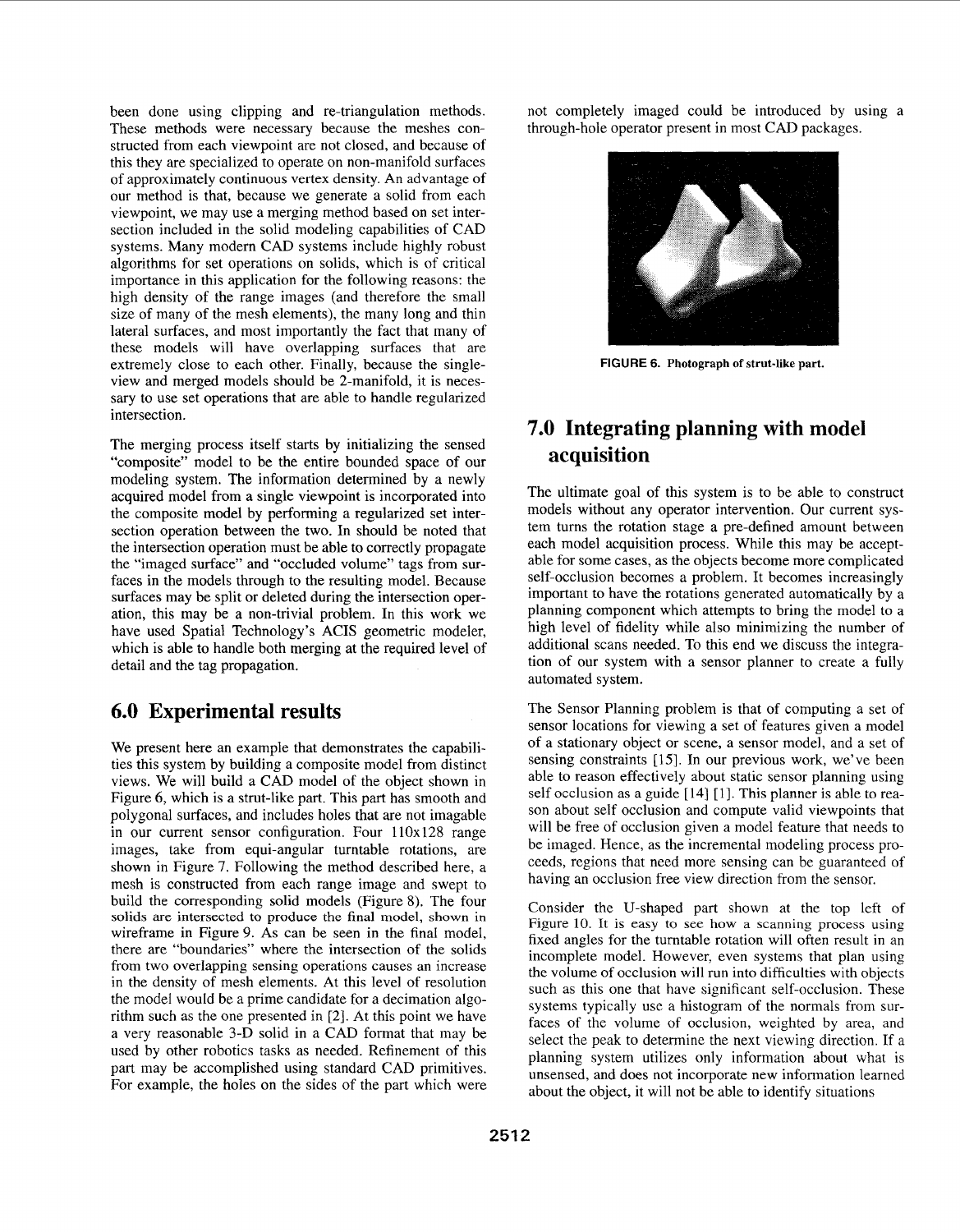<span id="page-4-0"></span>

**FIGURE 7. Four range images of the part in [Figure 6.](#page-3-0) The turntable rotates 90 degrees between images.** 



**FIGURE 8. Solid models constructed by sweeping the meshes shown** iin **Figure 7.** 



**FIGURE 9. Solid formed by intersection of models in Figure 8.** 

where the object prevents acquisition of some surfaces by self occlusion. In Figure 10 the original part is scanned with an arrow denoting the sensor direction, perpendicular to the dark-bordered face (top left). The large area of occluded volume (shown in grey) on the right side of the first model causes the sensor to image from that direction next (top right). After the model from that viewpoint is integrated, the largest occluded region is the hidden face on the left side, which directs the imaging process to there (lower left). Finally the interior faces become the largest unseen areas. However, without taking into account the model surfaces, the interior face to be imaged will be blocked be one of the "arms" of the "U", shown in cross-hatch in the last model

(lower right). The model's interior faces will never be imaged properly

If, however, the model's imaged surfaces are included in the analysis after each addition of new information to determine the next sensing operation, a more complete model may be built as in [Figure 11.](#page-5-0) During the imaging of the object (top left) and of the first two models (top right and second-row left) the behavior is the same as in the previous case, since the surfaces to be imaged *ire* occlusion-free.

However, when attempting to image the dark-bordered interior face (second-row right), the planner detects the possible occlusion, and one of the two non-occluding viewpoints is